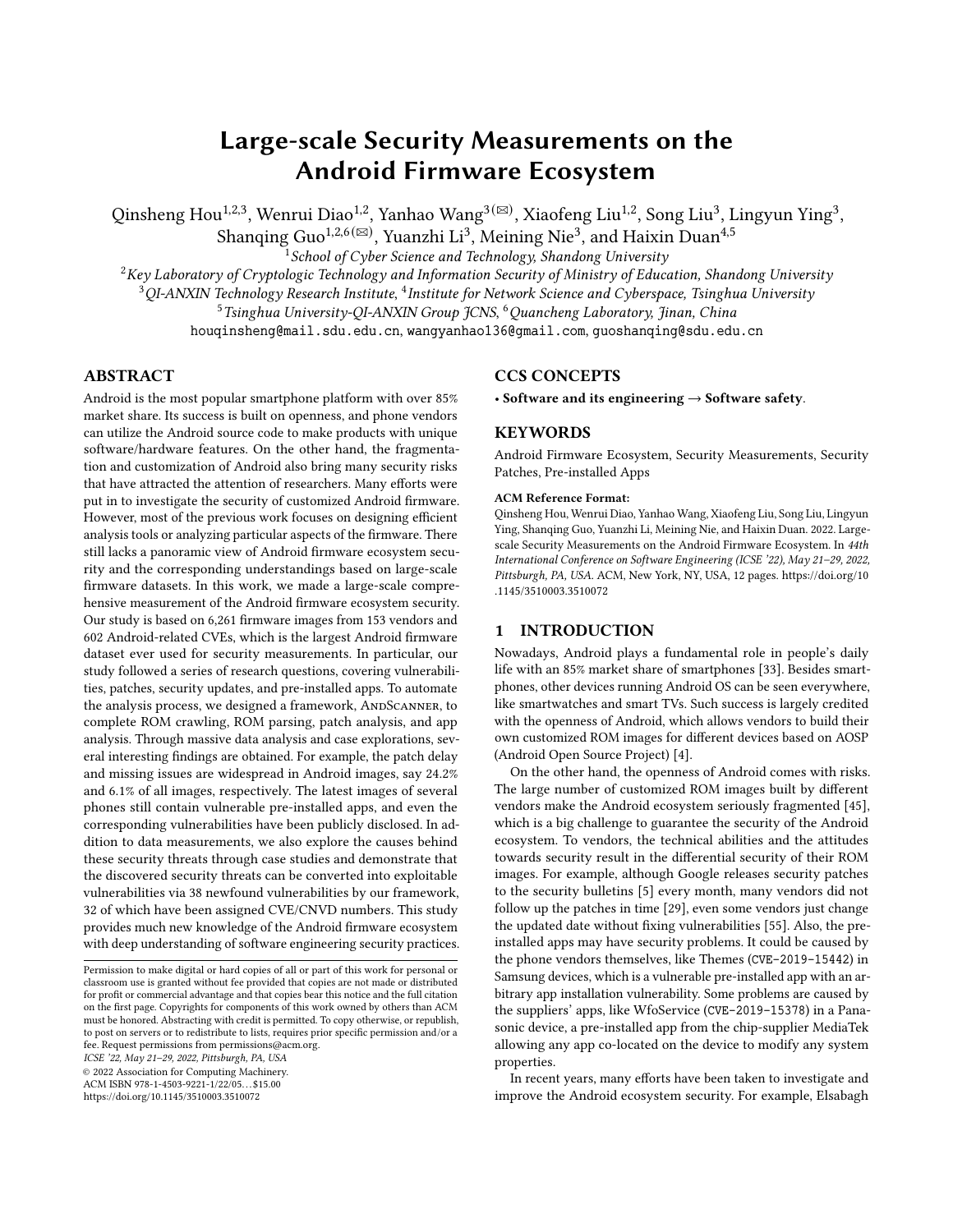et al. [38] presented FirmScope, an automated analysis system to uncover different types of vulnerabilities in pre-installed apps. Lell et al. [49] implemented an app named SnoopSnitch to do binaryonly analysis on Android patches without access to source code. Zhang et al. [59] investigated the Android kernel patch ecosystem, revealing the relationship among different parties as well as the bottleneck in patch propagation. Gamba et al. [41] studied the ecosystem of pre-installed Android apps and its potential impact on consumers. However, most of the previous work focuses on designing efficient analysis tools or analyzing particular aspects of the firmware. There still lacks a panoramic view of Android firmware security based on large-scale firmware datasets and the corresponding understanding behind the current security situations. In fact, some research questions cannot be solved well without largescale measurements and numerous case studies. For example, it has been noted that some phone vendors failed to fix some CVEs confirmed by Google [49]. However, is the security patch missing issue a common security risk or a false statement (with rare cases)? Why do the vendors miss some patches? Which phone models perform well (or poorly) in the patch missing aspect, and what are the reasons?

Our work. In this work, we carried out a large-scale comprehensive security measurement of the security of Android firmware from both the system and pre-installed app levels. Also, we try to uncover the causes and influences behind the security risks. To guide our measurement, we refine four important research questions on Android firmware security, including:

- Q1 Do the Android phone vendors follow up the released AOSP security patches in time? Regular security update plays an essential role in protecting mobile devices. Android partners (vendors) are notified of all vulnerability details at least a month before the public disclosure, and they have enough time window to update their firmware. However, whether the vendors indeed follow up the security update of AOSP in time is still a question. We are also curious about the causes of the patch delay.
- Q2 Whether the patching claims of phone vendors are reliable? Though the phone has been updated to the latest security patch level, there is still no guarantee that the corresponding vulnerabilities have been fixed by the vendors completely. It needs to answer whether the patch missing issue is a widely existing security practice mistake. The further question is why vendors missed some patches provided by Google, say deliberately or technical issues.
- Q3 How many pre-installed apps containing unfixed vulnerabilities (CVEs)? In addition to the OS patch missing issue mentioned by Q2, pre-installed apps also may have known and unfixed vulnerabilities. That is, the ROM images contain vulnerable apps with CVEs, which attackers will quickly exploit. Apart from the detection statistics, we also want to explore the sources of these vulnerable pre-installed apps and the actual scope of influence.
- Q4 Whether the "non-vulnerable" pre-installed apps are secure? The security risks of pre-installed apps are not limited to CVEs. Many common configuration mistakes can result in

severe security issues, like exported components and cryptographic misuse. We plan to measure the overall security situations of pre-installed apps from multiple levels and explore whether these configuration mistakes can result in practical security threats.

To answer the proposed questions and explore the reasons behind them, we built a large-scale firmware dataset, covering 6,261 Android firmware images from 153 phone vendors with 443,475 pre-installed APK files (in all unpacked images). To the best of our knowledge, it is the largest Android firmware dataset ever used for security measurements. Also, apart from the Android officially released 411 CVEs, we collected 191 CVEs associated with pre-installed apps. In particular, we designed an automated analysis framework, named AndScanner, to execute a series of targeted measurements and primarily explorations. After massive data analysis and case studies, finally, we can answer the above research questions and provide new knowledge of the Android firmware ecosystem (with deep understandings) to the security practices in software engineering.In this work, we hope to help consumers learn more about the security knowledge of Android phones, such as the timeliness and efficacy of security updates and whether there are security vulnerabilities in pre-installed applications. Therefore, they can have security-relevant references when purchasing an Android phone.

Contributions. Here we summarize our main contributions.

- Large-scale datasets. This study covers 6,261 Android firmware images of 153 phone vendors and 602 related CVEs, which can provide sufficient representative data support.
- Automated tool. We designed an automated analysis framework, AndScanner, to analyze ROM images, including ROM crawling, ROM parsing, patch analysis, and app detection.
- Measurements and explorations. Based on massive data analysis and case explorations, we answered the proposed questions, and detailed analyses are provided in Section 4. Also, we responsibly notified the relevant vendors of the security issues we discovered. Currently, 38 vulnerabilities from 15 vendors have been confirmed, of which 32 were assigned CVE/CNVD IDs.

To foster the future study, we will make the source code of ANDSCANNER and the experiment data available at https://github.c om/chicharitomu14/AndScanner.

# 2 BACKGROUND AND METHODOLOGY

In this section, we provide the necessary background of Android firmware and discuss the methodology of this work.

## 2.1 Android Firmware

To Android phones, firmware is the system software that provides low-level control and makes the hardware work. Firmware is usually stored in particular types of memory, called flash ROM (Read Only Memory) [48]. Therefore, we sometimes refer to the firmware of a phone as ROM or ROM image<sup>1</sup>. Typically, the firmware of an Android phone contains a bootloader, Linux kernel, Android runtime framework, radio firmware, and various pre-installed apps [38].

<sup>&</sup>lt;sup>1</sup>In this paper, we use "ROM images", "ROM files", and "firmware" interchangeably.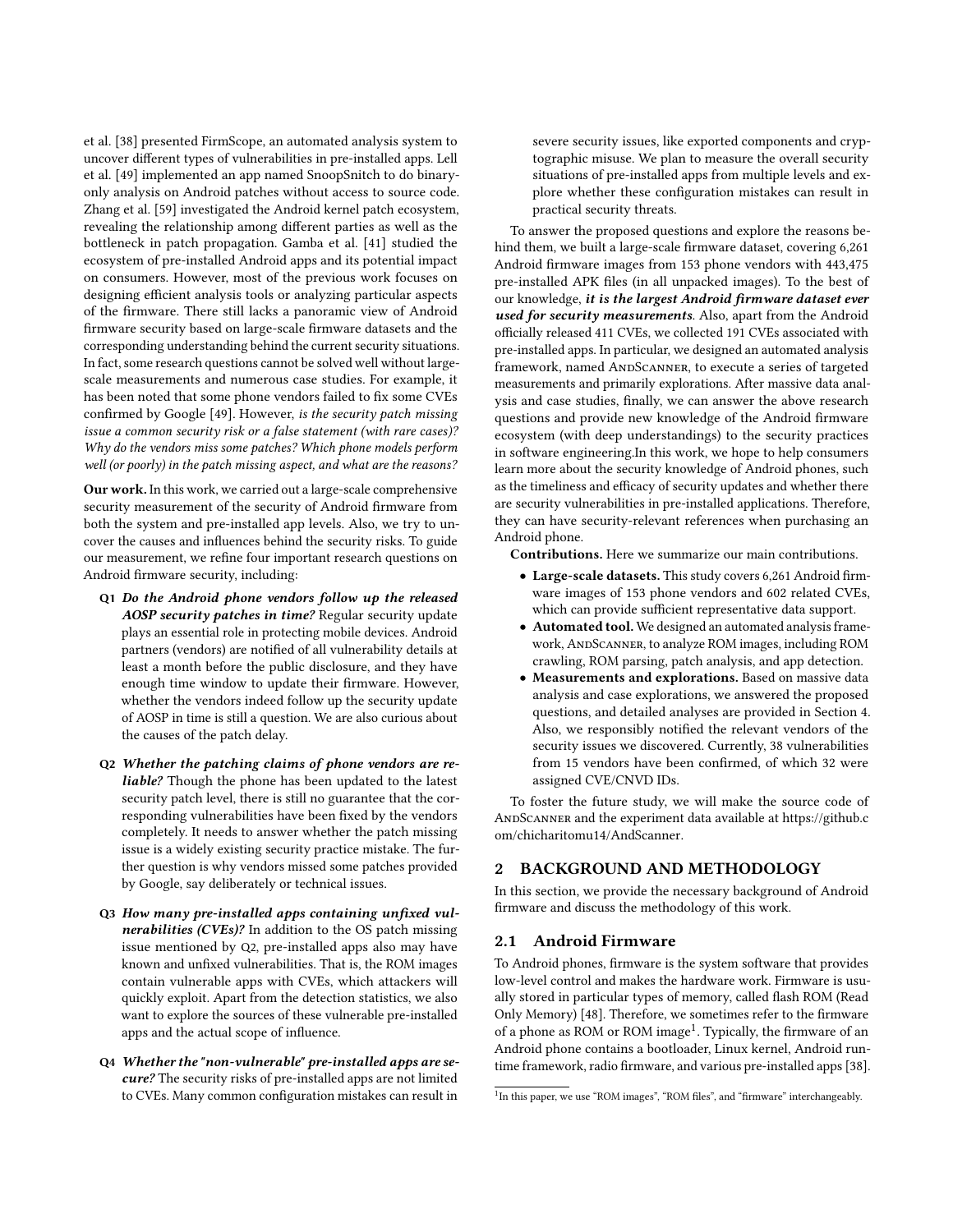Phone vendors may publicly provide the ROM images to facilitate the users to flash their devices (factory reset or regular OS update). For example, Google releases the official ROM images of Nexus and Pixel phones periodically [10, 11].

Format and structure. The firmware is usually released by phone vendors in a compression format, such as .zip. Sometimes, the ROM files may be encrypted to prevent reverse engineering. After unpacking a ROM file, in general, we can find several common partition images, such as boot.img, vendor.img, recovery.img, and system.img [23]. They serve different functions for the device. For example, boot.img contains a kernel image and a ramdisk image for loading the device before the filesystem mount. Among them, system.img is the most important one, which contains the Android framework. It provides the binary files and configuration files for running the Android OS, such as system apps and libraries. Also, system.img belongs to file system images, and it can be Yaffs2 format or sparse image format [15].

Pre-installed apps. The pre-installed apps are the apps installed in the Android firmware. They may be the core system components provided by Android and the phone vendors, such as Package In- $\mathrm{staller}^2$  for app installing and Mi Cloud $^3$  for Xiaomi cloud service. Third-party apps (e.g., Twitter) can also be pre-installed due to commercial cooperation or other reasons. In general, pre-installed system apps are put in the /system/app and /system/privapp folders. Third-party apps are put in the /data/app folder.

Customization. Android is an open-source OS designed for mobile devices, and vendors tend to conduct the secondary development based on the source code of AOSP (Android Open Source Project), that is, adding extra features and optimizations to their mobile products. Due to such a customization process, the system configurations and pre-installed apps become quite diverse in different Android phones (and the corresponding ROM images). According to the previous research [26, 27, 54, 61], ROM customization may bring new security risks due to the carelessness of developers or even malware installed on purpose. Research details and more related work are reviewed in Section 6.

Security update. During system software developments, security vulnerabilities cannot be avoided. On the other hand, the vendors should fix the discovered vulnerabilities and provide security updates for users in time. Following such a policy, Google publishes the details of security vulnerabilities affecting Android devices every month [5]. The partners (phone vendors) will be notified before vulnerability publication. In the ideal case, the vendors should also provide security updates for their phones by every month.

#### 2.2 Methodology

Nearly all previous work only focuses on some specific aspects of the custom firmware, like malware and privacy leakage. There still lacks a deep understanding of its ecosystem and security status, especially the causes behind the current status. To bridge the gap, this work aims to conduct a large-scale and comprehensive security measurement on Android firmware in the wild.

To answer the research questions proposed in Section 1, our measurements and analyses should be based on a large-scale dataset covering diverse ROM images. Also, an automated analysis tool is needed, that is, the design of ANDSCANNER. It takes the ROM images as the input and carries out a series of security analyses on different layers. On the OS level, we focus on the analysis of security patches. To the aspect of pre-installed apps, apart from the actual influence of known vulnerabilities, the discovery of unknown vulnerabilities is also considered, such as attribute misconfiguration and cryptographic misuse. In addition, to quantify the security threats, we also should investigate the fundamental reasons behind the statistical data.

As our work focuses on comprehensive measurements, it will consider as many types of vulnerabilities as possible. We assume the attacker has a stronger ability that can induce the victim to click on the URL, install the app, even physically touch the device.

The main research challenges in this work include 1) confirmation of CVEs related to pre-installed APPs, 2) efficient large-scale security patch detection, and 3) selection of the detection features of the pre-installed app security. Section 3 describes the corresponding solutions to these challenges.

# 3 DATA COLLECTION & ANALYZER

Since we aim to evaluate the security status of Android firmware ecosystem, a large amount of ROM images are needed. Besides, CVE information is also crawled for security feature checking and correlation analysis. We implemented a crawler to collect the ROM images and the target CVE data. Meanwhile, we implemented several analysis tools to facilitate our large-scale security measurement. This section illustrates the data source and detailed design of AND-Scanner, which contains the Crawler, ROM Parser, Patch Analyzer, and App Analyzer. The overall workflow is illustrated in Figure 1.

# 3.1 Crawler

ROM images. Most major phone vendors, such as Google and Xiaomi, release their ROM images on their official websites to facilitate users downloading. In some cases, the users need to recover their bricked phones with the factory images. However, some vendors, like Samsung and Huawei, do not directly provide the public downloading URLs for their firmware. The images only can be obtained through some official support channels. In such cases, we try to construct all possible URLs based on a legal downloading URL by changing some key parameters. In addition, we also obtain the data collected by another open-source repository, Android Dumps [2], a public project hosting phone images. This project contains images from small phone vendors, increasing the scale and diversity of our dataset. For the soundness of Android Dumps, we verified the unpacked files of our crawling firmware with those of the identical firmware in Android Dumps to ensure the integrity of firmware images in Android Dumps. In addition, we reproduced the opensource tool [36] of Android dumps and verified the accuracy of the unpacking results.

CVE data. As described previously, the CVE data is related to multiple security feature analysis and correlation analysis. The initial research challenge in this work is to establish a link between CVEs

<sup>&</sup>lt;sup>2</sup>Package name: com.google.android.packageinstaller

<sup>3</sup>Package name: com.miui.cloudservice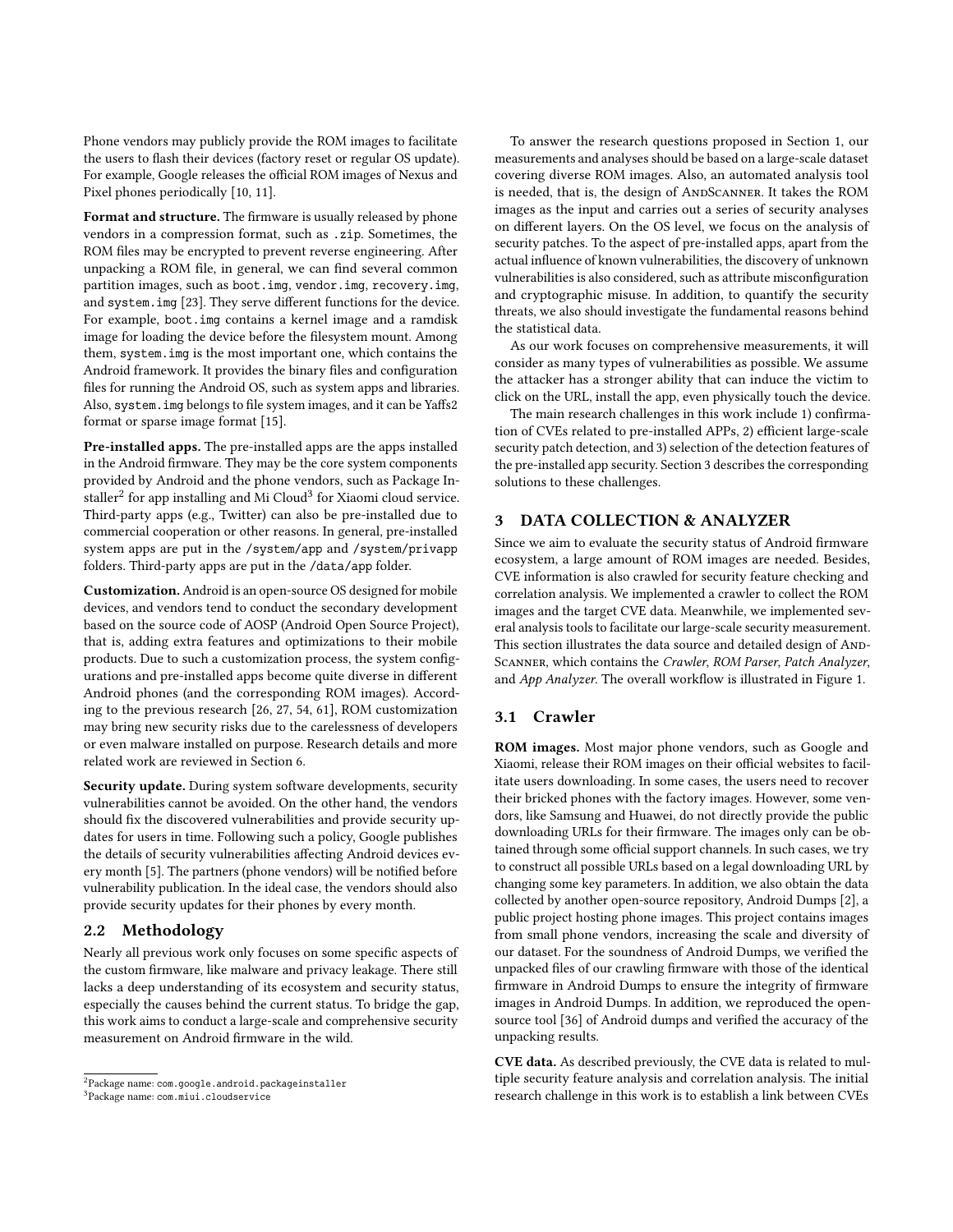

Figure 1: Workflow of ANDSCANNER.

and pre-installed apps. Through traversing all CVE data from 2009 to 2020, we collected the basic data at first. That is, CVE IDs, disclosed time, and descriptions are collected from the official CVE website [9]. The CPE (common platform enumeration) information, like vulnerable app names and versions, are collected from the NVD website [18]. Then, we match the CPE information with the metadata of pre-installed apps (e.g., app name, and version), collected from ROM Parser (Subsection 3.2), to filter out the pre-installed apps related CVEs. However, as the irregular formats of some CVE submissions, we indeed missed some CVEs. Hence, we conduct the filtering again by manually check each CVE and remove the duplicate and irrelevant CVEs.

# 3.2 ROM Parser

As the critical step before security measurement, accurate ROM image parsing is quite essential. The ROM parser module achieves such a target. That is, in this step, unpacked image files and the corresponding firmware metadata are outputted. In our implementation, two sub-steps are involved, ROM unpacking and data extraction. First, the ROM parser unpacks the ROM image and obtains the individual file-system images for subsequent security analysis. Next, multiple kinds of firmware metadata will be extracted from the unpacked files.

ROM unpacking. As described in Subsection 2.1, firmware is usually released in a standard compression format. It is easy to handle this case. To the encrypted ROM images, we use some dynamic methods, such as ADB (Android Debug Bridge) debugging, to obtain the decryption key from the running system. To the uncompressed Android ROM files, we still need to unpack the partition images, especially system.img. If the vendors store the images using the official sparse image format, it can be resolved with the "official" tool, simg2img [31]. The other vendors may use their private formats or compression formats to store the factory images or OTA images. We identify the format of image files based on their file extension and format features first, then use the corresponding public parsing tools [44] [58] [6] [35] [56] to unpack them.

Data extraction. After unpacking the images, we generate the identification for the ROM image and each internal file. We extract the metadata from each ROM image based on their property files (i.e., build.PROP) for sub-process analysis, including Fingerprint, Android version, Build time, Security patch level, Model, and Vendor. Fingerprint is used as the identifier of a ROM image. Android version represents the ROM image's Android OS version. Build time is the build time of a ROM image, such as

"Thu Jun 29 18:12:59 UTC 2017". Security patch level represents the time of a device's latest security patch update, such as '2017-08-05". Model represents the corresponding device model. Vendor represents the ROM image's vendor. The internal files consist of two types of files: pre-installed application packages (APKs) and binary executables. For the internal files, we use a tuple <File MD5, vendor, ROM fingerprint> to mark the source of this file.

## 3.3 Patch Analyzer

Since patches may originate from more than one upstream kernel (e.g., Linux, AOSP, and Qualcomm), the propagation usually takes multiple steps to reach the OEM vendors [59] finally. At the same time, vendor's patch claims may be unreliable [49]. Hence, we need to verify the completeness and effectiveness of the security patches on a ROM sample independently. It is also a critical step to evaluate the ROM file's security status. The Patch Analyzer module generates reports about whether an Android firmware has been patched in time and whether the vulnerabilities indeed have been fixed on the firmware. In summary, this module is designed to answer Q1 & Q2 and explore the fundamental reasons behind them with the Patch Delay Analysis Module (for Q1) and the Patch Missing Analysis Module (for Q2).

Based on the firmware's metadata collected in Subsection 3.2, the Patch Delay Analysis Module used the build time and security patch level to check whether one firmware followed up the released AOSP security patches in time. The value of the build time minus the security patch is defined as the patch delay time. For example, in a ROM image, if the build time is 2019-09-13 (UTC time) and the security patch date is 2019-08-05, so we can calculate the delay as 39  $days/(30 \ days/per month) = 1.3 months (rounded down to$ 1 month). Based on Google's recommendation [3], we decided 30 days as the ideal time to patch the Android firmware image. If the delay period is less than 30 days, we do not count it and believe it is a reasonable delay for vendors processing the security update.

To address the second research challenge, we should balance Patch Analyzer's efficiency and accuracy. Hence, we implement the Patch Missing Analysis Module based on the patch test set and patch verification logic of the state-of-the-art open-source app Snoop-Snitch [49] and make it work for the large scale of firmware samples. In detail, the workflow of signature generation for vulnerabilities and patches [49] is as follows: (1) compiling reference source code before patching and after patching, (2) parsing disassembly listing for relocation entries, (3) sanitizing instructions to toss out irrelevant destination addresses of the instruction, (4) generating a hash value of remaining binary code, (5) generating signature containing function length, position/type of relocation entries, and the code's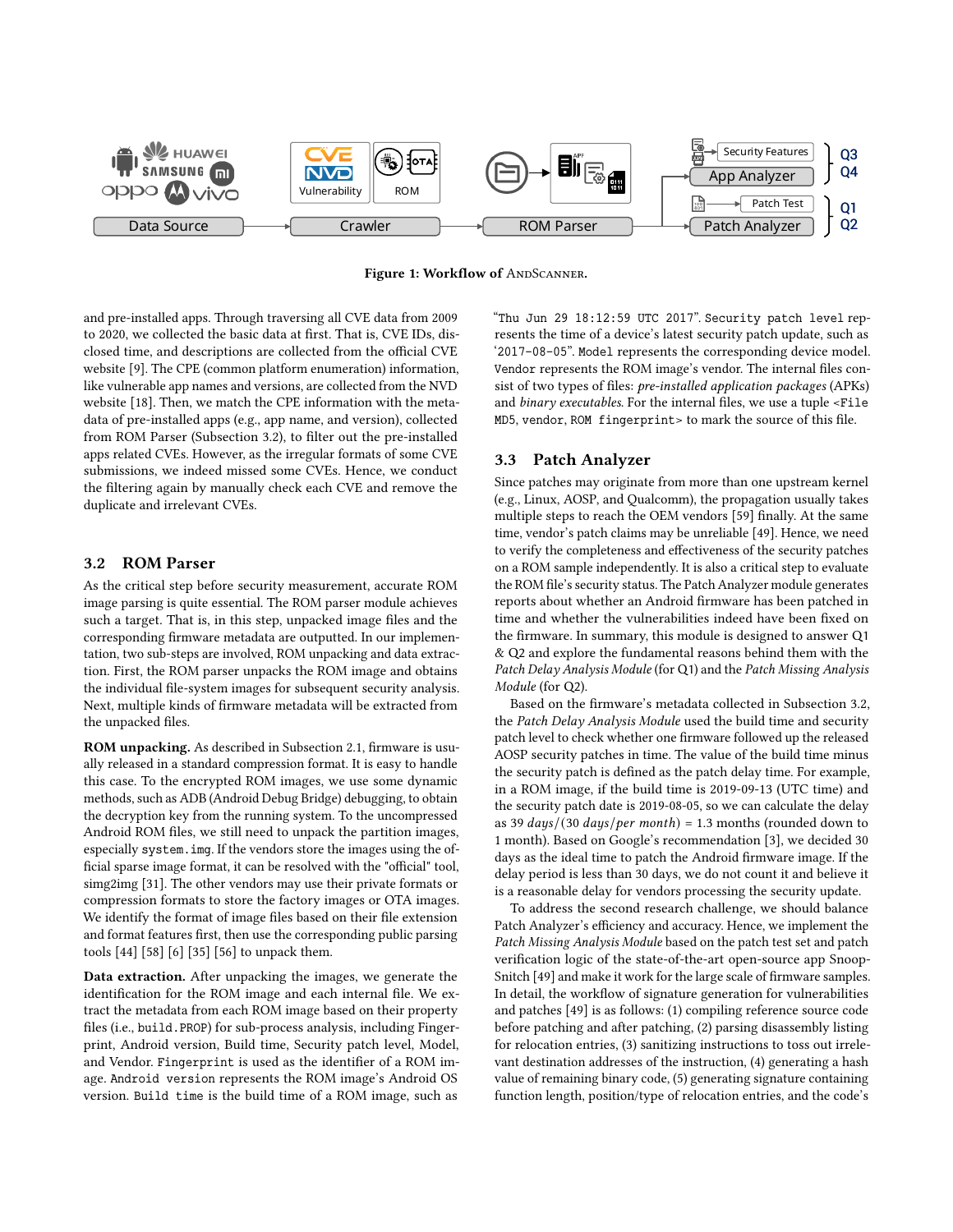hash value. SnoopSnitch collects nearly 1,100 source code trees and hundreds of different Android revisions, and re-compiles each source code leveraging different compilers with different optimization levels on all supported CPU types. In total, the patch test set contains 411 test cases related to 411 CVEs and 520 patch files from Oct 2015 to May. 2020 (Android 5.0 - Android 10).

However, the original version of SnoopSnitch is implemented as an Android app and can only run on a single phone, which is not suitable for large-scale analysis. Therefore, we re-implemented the verification logic of SnoopSnitch based on Python. We take verification on each executable file in the ROM images as an independent detection task, send it to the thread pool, and then use multiple processes to test each patch test case for the binary. Compared with the original app, our analysis time for a ROM image has been reduced by ten times. Because we discard patch test cases related to the runtime state, it may result in false positives. In order to verify the correctness of our work in time and correct our results, we take samples for manual verification based on the following two principles: 1) choose from vulnerabilities that are centrally disclosed and identified as fixed in a specific firmware; 2) randomly select the vulnerabilities that have been verified as fixed and unfixed.

In the Patch Missing Analysis Module, the test set contains 411 test cases. One test case is a signature generated by the corresponding CVE-related patch files. The Patch Missing Analysis Module first selects the patch that affects the firmware according to the firmware's OS version, selects the corresponding patch test cases from the test set, and filters the patch-related binary files from the unpacked files of the firmware. Then, the patch-related binary files' signatures will be generated in the same way as the test cases. Then these signatures will be compared with the corresponding test cases to determine whether these patches exist. Finally, if one patch does not exist, we will combine the security patch level of the ROM image and the release time of this patch to determine the patch missing. For example, if the patch was released in Jan 2019 and the ROM image's security patch level is Feb 2019, it will be patch missing. If the ROM image's security patch level is Dec 2018, it will not be patch missing.

# 3.4 App Analyzer

To answer Q3 and Q4, App Analyzer, a static analysis tool implemented based on Androguard [28] and CryptoGuard [34], is designed to extract the identification features and vulnerability features of pre-installed apps, including the CVE Matching Module (for Q3) and the Risk Detection Module (for Q4).

The CVE Matching Module extracted the identification features from pre-installed apps firstly, including the package name, version, signature and file MD5. Then, the module matched the apps and CVEs based on the identification features, and confirmed whether the known vulnerability in the matching app by checking the related vulnerability code and misconfigured attributes. Next, the module combined the tuple <File MD5, vendor, ROM fingerprint> (mentioned in Subsection 3.2) to establish each CVE's impact tuple <CVE Num, package name, version, signature, File MD5, vendor, ROM fingerprint>. Finally, after comparing the CVEs' disclosure time and the build time of ROM images (with vulnerable apps), we can get the images with unfixed app CVEs.

The Risk Detection Module focuses on the security risk measurement for the pre-installed apps. To address the third research challenge, we need to select suitable features to detect the security of the pre-installed apps. By analyzing the collected 191 CVE vulnerabilities (from 2013 to 2020) related to the pre-installed apps, we find that more than 90% (176/191) are caused by attribute misconfiguration (168) and cryptographic misuse (8) issues<sup>4</sup>. As the proportion of other vulnerabilities is too low, we selected the two with the highest proportion, attribute misconfiguration and cryptographic misuse, as the analysis targets. Meanwhile, all these problems have the corresponding detection items in OWASP Mobile Security Testing Guide [50].

3.4.1 Attribute Misconfiguration. The extracted security features, stored in the AndroidManifest.xml file<sup>5</sup>, are chosen based on the CVE records related to Android app's configurations and Google's official security enhancements, as mentioned above.

F1: exported components. The exported attribute of a component (e.g., Activity and Service) determines whether the component is public. If a component is public (set to true), it can be exported and accessed by other apps. Developers can use the permission attribute to restrict the invocation from external entities. Suppose a component involving essential functions is exported to the external apps without permission protection. In that case, an attacker can easily exploit those essential functions to complete malicious actions through a zero-permission malware installed on the same phone, such as screen/messages recording involved in CVE-2018-14996.

F2: debuggable. The debuggable attribute can be set to true to help developer debug the app during development. If a developer releases an app with the true debuggable attribute, it can be exploited by attackers to access the debuggable app's data with the privileges of the app, even execute arbitrary code with this app's permissions. This is why when a developer tries to upload a debuggable app on Google Play, Google Play will return an error message: "You uploaded a debuggable APK. For security reasons, you need to disable debugging before it can be published in Google Play [22]."

F3: networkSecurityConfig. The networkSecurityConfig attribute allows an app to customize its network security settings in a safe, declarative configuration file without modifying its source code, which is available since Android 7.0. If the networkSecurity-Config feature is not set, this app will be at risk from a man-inthe-middle attack [17, 30]. Google Play prohibited new apps and updates from including insecure certificate validation logic [12–14], like the networkSecurityConfig misconfiguration.

F4: allowBackup. The allowBackup feature defines whether an app's data can be backed up and restored by a user who has enabled the USB debugging mode. If this feature is set to true, it means an attacker can take the backup of the app's data (e.g., account information and passwords) no matter whether the device is rooted, like CVE-2017-16835.

 ${}^{4}{\rm The}$  other vulnerabilities are SQL injection and so on, related to the user input parser and validation.

 $^{5}$ Every app project must have an AndroidManifest.xml file (with precisely that name) at the root of the project source set. The manifest file describes essential app information. The manifest file is required to declare the following: package name, used components, required permissions, and required hardware and software features.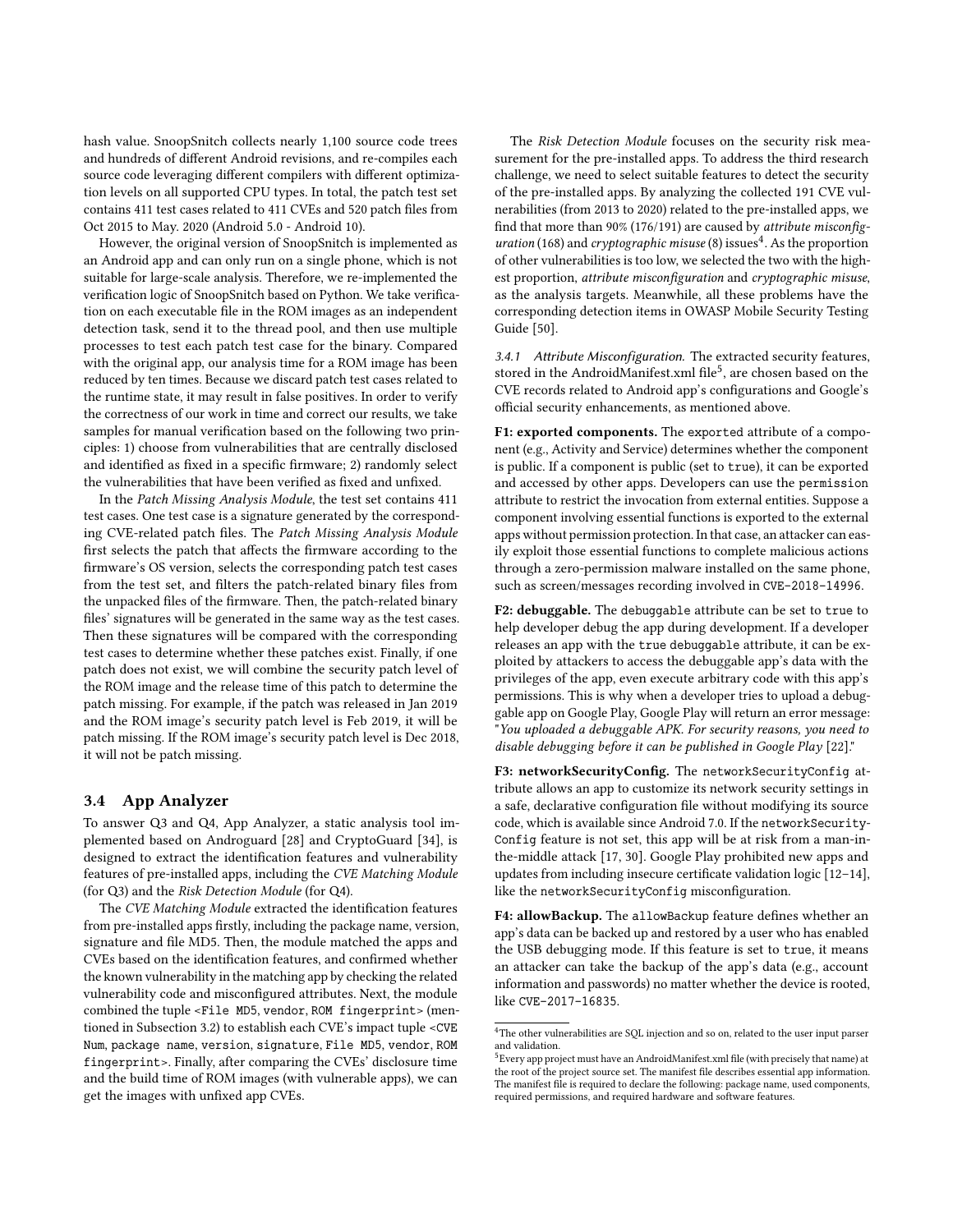#### Table 1: Cryptographic Misuse detection rules.

## Detection Rules

- (1) Predictable/constant cryptographic keys
- (2) Predictable/constant passwords for password-based encryption
- (3) Predictable/constant passwords for Key Store
- (4) Custom Hostname verifiers to accept all hosts
- (5) Custom Trust Manager to trust all certificates
- (6) Custom SSLSocketFactory w/o manual Hostname verification
- (7) Occasional use of HTTP
- (8) Insecure hash algorithms (e.g., SHA1, MD4, and MD5)

F5: sharedUserId. The sharedUserId attribute allows two or more apps with the same attribute value and the same certificate to access each other's data and run in the same process. Suppose a pre-installed app sets this attribute as android.uid.system, and the app has an exported component that can be interacted with any third-party app. In that case, an attacker can conduct some privileged system operations without root, through his own third-party app [53], like CVE-2016-10136.

3.4.2 Cryptographic Misuse. Cryptography plays an essential role in securing the user data for the apps. The misuse of Cryptographic techniques will bring severe security threats. For example, in the case of CVE-2020-5667, the Studyplus app (ver. 6.3.7 and earlier versions) uses a hard-coded API key for an external service, which can be obtained through reversing analysis of the app. As a part of our measurement, we also need to detect the cryptographic misuse issues in the pre-installed apps through the analysis module based on CryptoGuard [34], a program analysis tool to find cryptographic misuse on Android. Considering of attacker's gain and attack difficulty, we chose the high-risk rules that are defined in the CryptoGuard paper [52] as our detection rules. The details of the rules are listed in Table 1.

## 4 MEASUREMENTS AND FINDINGS

In this section, we present and discuss our measurement results. Particularly, we answer the research questions proposed in Section 1 with deep cause explorations.

#### 4.1 Experiment Setup

Our measurement programs are mainly implemented in Python and shell scripts with 12,278 lines of code. Three powerful servers were deployed for our large-scale measurement and data storage. Dataset. Our dataset is built from August 2020 to November 2020. As listed in Table 2, in total, we collected 6,261 Android firmware images of 153 Android vendors, covering all mainstream Android phone vendors and some small vendors like Gionee [42] and Leagoo [47]. These images occupied 8.6 TB storage. To the best of our knowledge, it is the largest Android firmware dataset ever used for security measurement. The image types of our collected dataset are diverse, like .zip and .ozip. The Android OS versions cover 2.x to 11, and the building time is from 2012 to 2020. All of them could

be unpacked successfully. Besides, we obtained 443,475 unique preinstalled APK files from all unpacked ROM images, and 191 CVEs related to these pre-installed apps.

Accuracy. In addition, to verify the accuracy of SnoopSnitch, we randomly selected 50 patch missing analysis results to do the manual verification. Only one result is suspected to be false positive.

#### 4.2 Analysis Results

Following the workflow described in Section 3, we conducted a series of security analyses to answer the research questions proposed in Section 1. Here we give our answers with the corresponding measurement data and explore the reasons behind them.

#### Q1.Do the Android phone vendors follow up the released AOSP security patches in time?

Overall result. Up to 1,516 of the total 6,261 images (24.2%) have at least one month delay. The overall average delay period of 6,261 images is around 0.8 months. To the firmware existing the patch delay issue, the average delay period is around 3.2 months. The most severe delay is more than three years. That is, the latest image of OPPO A33m (put on sale in 2015) was built in Jan 2019 with Android version number 5.1.1. However, its security patch date was still labeled as Oct 2015, say 40 months' delay.

In Table 2, we list the overall patch delay statistics of the top 10 vendors with the number of ROM images in our dataset. Based on this table, we could summarize that this security patch delay issue is widespread, even for well-known vendors, like Samsung and Huawei. Also, some vendors' performance is entirely terrible in this issue, which indirectly reflects their insufficient security efforts. For example, as one of the top 3 Android phone vendors [46], 46.8% of the ROM images of Xiaomi have patch delay issues. Only one image (total of 110 images) from Nokia has a one-month patch delay, and its security effort is still admirable. In this table, no image from Google has delay issues. It is entirely reasonable because the Android security updates are maintained and published by Google.

Cause exploration. To further understanding the patch delay issue, taking Xiaomi as an example, we compare the delay situations among different models. As listed in Table 3, we can find no patch delay in the models released after 2017, but the earlier models have a relatively bad performance. One possible reason is that as experiencing the trough in 2016, Xiaomi devoted more resources to the development of mobile devices from 2017. Another possible reason is the introduction of Project Treble, as the following analysis.

Google also notices the issue of Android fragmentation and update delay. In Android 8.0, Google re-architected the OS framework (Project Treble) to split the OS framework and vendor implementation to help the vendors update their devices [25]. In our dataset, there are 4,838 images based on Android 8.0 or later versions. Among them, 782 images exist the delay issue, say 16.2%. The average delay is 2.8 months. On the other hand, to the images before Android 8.0, around 51.6% have delay issues, and the average delay is 4.0 months. It means the Project Treble is successful to some extent though we cannot quantify its contribution precisely.

Furthermore, Google launched two certification programs to regulate and promote Android OS, certified partners [21] for phone vendors and supported devices [24] for individual phone models.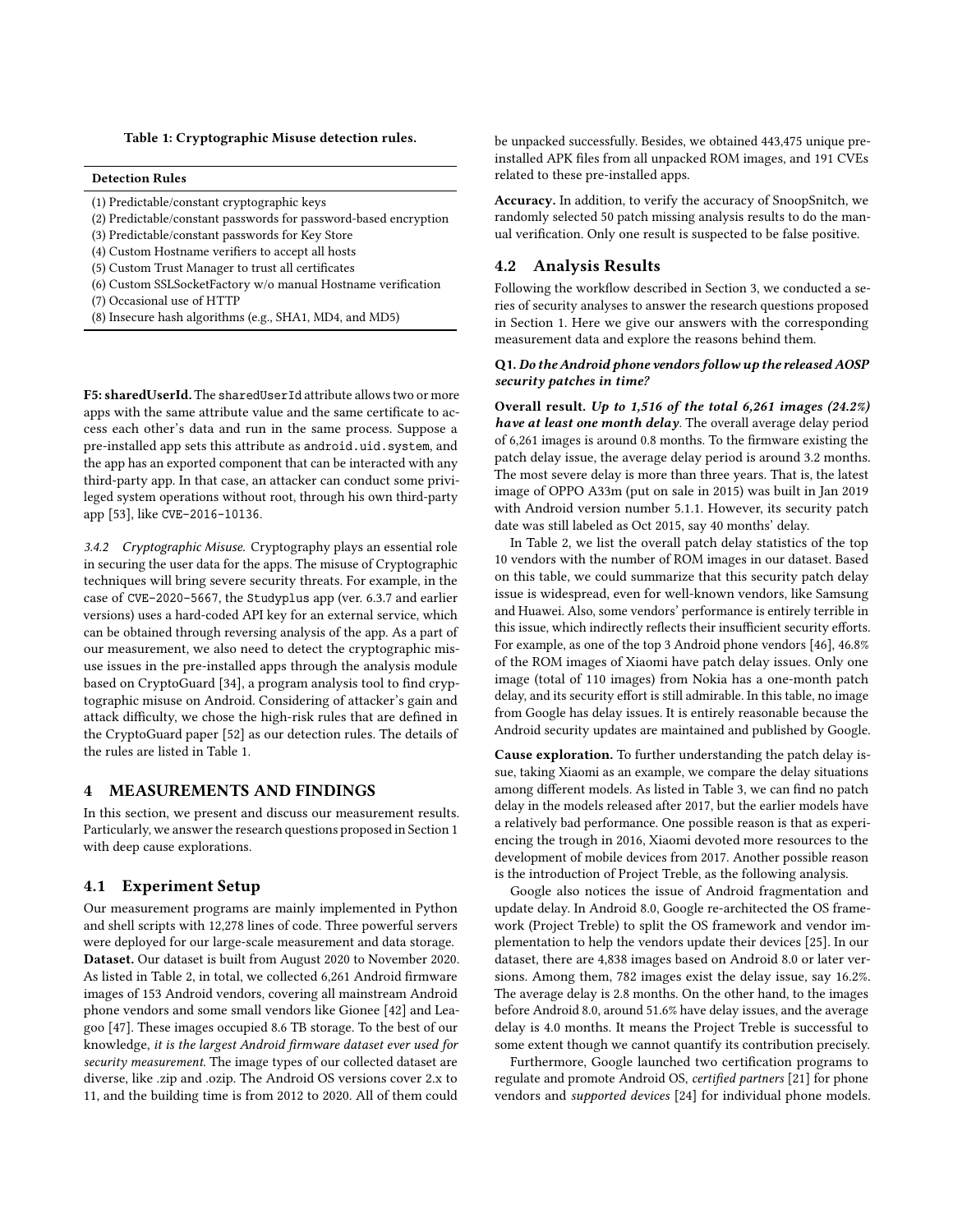| Vendor         | Country                  | Partner      | Amount | <b>Versions</b>          | <b>Build Time</b>        | <b>Pre-installed Apps</b> | <b>Delay Images</b> | Proportion               | <b>Delayed Months</b> |
|----------------|--------------------------|--------------|--------|--------------------------|--------------------------|---------------------------|---------------------|--------------------------|-----------------------|
| Google         | US                       | Official     | 1.211  | $5.1.1 - 10$             | 201509 - 202003          | 10.444                    | 0                   | 0%                       | $\mathbf{0}$          |
| Huawei         | China                    | $\checkmark$ | 978    | $4.4.2 - 11$             | 201612 - 202009          | 12,029                    | 29                  | 2.9%                     | 0.099                 |
| <b>OPPO</b>    | China                    | $\checkmark$ | 826    | $2.3.4 - 11$             | 201204 - 202010          | 24.688                    | 307                 | 37.2%                    | 1.109                 |
| Samsung        | South Korea              | $\checkmark$ | 707    | $4.1.2 - 11$             | 201307 - 202009          | 12,356                    | 165                 | 23.3%                    | 0.950                 |
| Xiaomi         | China                    | $\checkmark$ | 524    | $4.1.1 - 10$             | 201504 - 202010          | 8,077                     | 245                 | 46.8%                    | 2.229                 |
| Motorola       | US/China                 | $\checkmark$ | 397    | $5.1 - 10$               | 201602 - 202010          | 5,412                     | 80                  | 20.2%                    | 0.426                 |
| OnePlus        | China                    | $\checkmark$ | 173    | $5.1.1 - 11$             | 201603 - 202011          | 3,084                     | 69                  | 39.9%                    | 0.497                 |
| Vivo           | China                    | $\checkmark$ | 139    | $4.2.1 - 11$             | 201307 - 202009          | 6,618                     | 96                  | 69.1%                    | 1.755                 |
| Nokia          | Finland                  | ✓            | 110    | $8.0.0 - 10$             | 201711 - 202011          | 4,751                     |                     | 0.9%                     | 0.009                 |
| Realme         | China                    | $\checkmark$ | 101    | $8.1.0 - 10$             | 201901 - 202011          | 1.979                     | 13                  | 12.9%                    | 0.158                 |
| Others $(143)$ | $\overline{\phantom{a}}$ | ۰            | 1,095  | $\overline{\phantom{a}}$ | $\overline{\phantom{a}}$ | 163,658                   | -                   | $\overline{\phantom{a}}$ | -                     |
| Total          | -                        | ٠            | 6,261  | $\overline{\phantom{a}}$ | $\overline{\phantom{a}}$ | 253.096                   | -                   | $\overline{\phantom{a}}$ | -                     |

Table 2: ROM images information and patch delay statistics of vendors.

Table 3: Examples of Xiaomi phones with patch delay.

| Models    |       | Android Version Delayed Months Release Date |           |
|-----------|-------|---------------------------------------------|-----------|
| Xiaomi 10 | 10.0  | 0                                           | Feb. 2020 |
| Xiaomi 9  | 9.0   | $\theta$                                    | Feb. 2019 |
| Xiaomi 8  | 8.1   | $\Omega$                                    | May, 2018 |
| Xiaomi 6  | 7.1.1 | 3                                           | Apr, 2017 |
| Xiaomi 5s | 6.0   | 12                                          | Oct, 2016 |
| Xiaomi 4  | 44    | 16                                          | Aug, 2014 |

Table 4: Patch delay and patch missing between partner vs. non-partner & supported devices vs. non-supported ones.

|                          | <b>Delay Months</b> | <b>Missing Patches</b> |
|--------------------------|---------------------|------------------------|
| Partner Vendors          | 0.83                | 0.97                   |
| Non-Partner Vendors      | 1 37                | 142                    |
| <b>Supported Devices</b> | 5.18                | 4.04                   |
| Non-Supported Devices    | 10 96               | 11 09                  |

For the certified partner, Google certifies the involved vendors to ensure their released devices are secure and ready to run Google and the Play Store apps. There are 145 manufacturers in the certified partners list [7]. Only the Play Protect certified devices are recognized as supported devices with two compulsive requirements. One is including Google apps, and the other is passing the Android compatibility testing [1], including Compatibility Test Suite (CTS), Vendor Test Suite (VTS), and Security Test Suite (STS). As on Sep 3, 2021, there are 33,664 supported devices in total [16]. As shown in Table 4, the average patch delay of non-partner vendors images is around 1.37 months, which is more than 1.5 times of partner vendors (0.83 months). Similarly, the average patch delay of nonsupported devices is up to 10.96 months, more than twice supported devices. We can conclude that the mobile phones of certified partners and supported devices are much more reliable in most cases, as they need to pass a series of Google security tests (especially the patch update related tests) for certification.

In addition, we conducted a longitudinal analysis on specific phone models as showcases. As plotted in Figure 2 (a), we selected two phone models with similar release times, maintenance periods,



Figure 2: Patch delay and missing trends of OPPO R9s and OPPO A57.

and significant price differences from the same vendor. The highend model is OPPO R9s (put on sale in Oct 2016), and the low-end model is OPPO A57 (put on sale in Nov 2016). For a device, we arrange its associated ROM images in ascending order of compilation time and observe the changes in patch delay. We can find no remarkable distinction in the first eight images of these two models from this line chart, around 0 to 3 months. However, starting from the ninth ROM image, the difference becomes quite apparent. The patch delay of A57 increases to 7 months and finally reaches the peak of 19 months. On the contrary, there is no patch delay for R9s furthermore. Although A57 was released one month later than R9s, R9s was upgraded to Android 7.1.1 in the ninth ROM image, while A57 was still running Android 6.0.1 until the end. It reflects that OPPO cares more about the maintenance of high-end models. More seriously, the update logs of A57's last two ROM images mentioned that the system security patches were integrated [19]. However, the fact is that their system security patch levels were not changed.

Assessment: The security patch delay is widespread in Android phones, even for leading vendors, like Samsung and Huawei. 24.2% of the images have this issue, and the average delay is about 3.2 months. It means that the updated images of many vendors focus on the feature update, not the security update.

#### Q2. Whether the patching claims of phone vendors are reliable?

Overall result. There are 383 of the total 6,261 ROM images (6.1%) from 50 vendors that have at least one patch missing.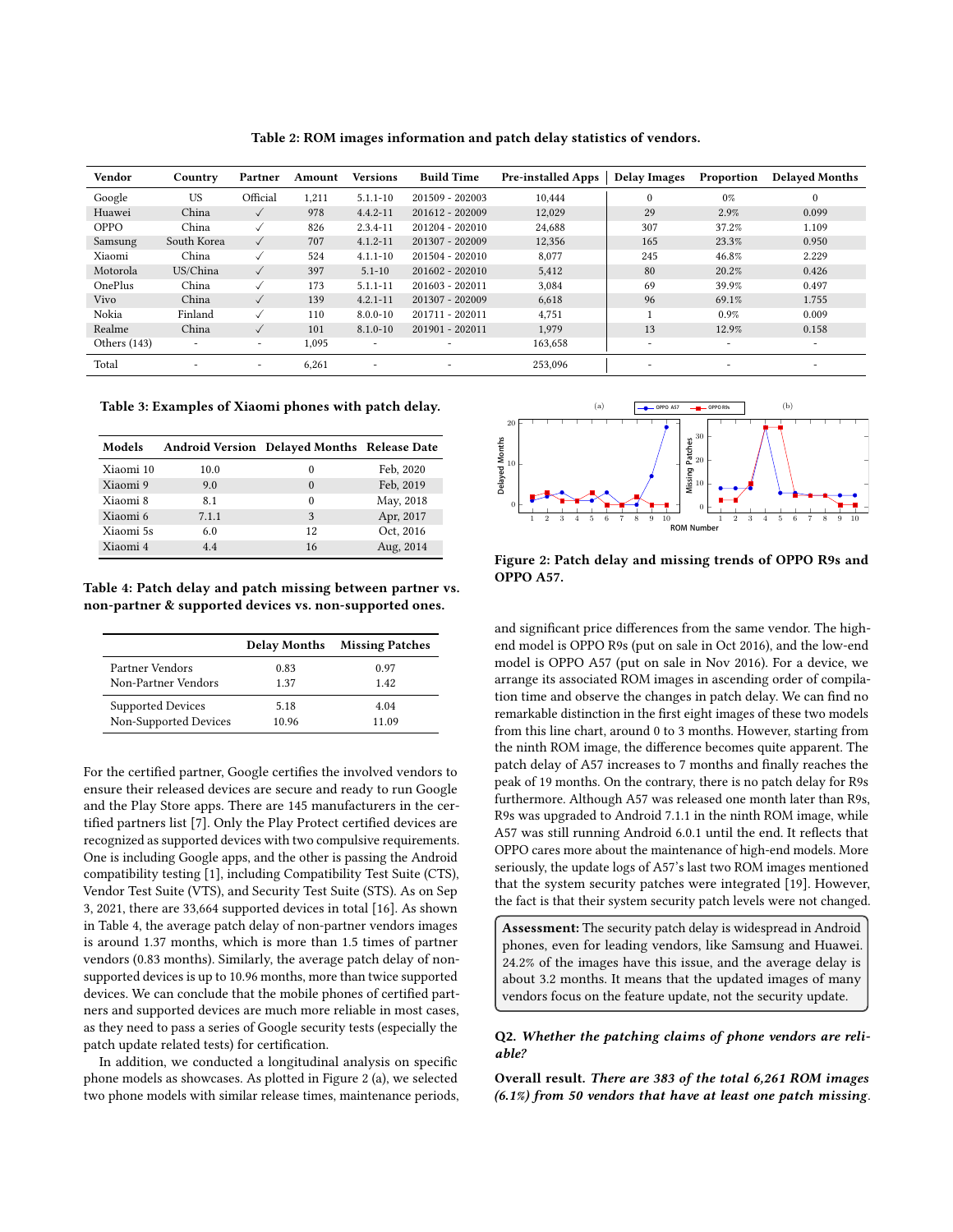#### Table 5: Statistics of images with patch missing.

| <b>Vendors</b> | # of Images    | Proportion | Critical (%) | High $(\%)$ | Moderate $(\%)$ | Low $(\%)$ | <b>Missed Patches</b> | $STS-$  | $STS+$   |
|----------------|----------------|------------|--------------|-------------|-----------------|------------|-----------------------|---------|----------|
| Google         | 51             | 4.2%       |              | $\Omega$    | 100.0           | 0          | 0.042                 | 0.457   |          |
| Huawei         | $\overline{2}$ | 0.2%       |              | 40.0        | 60.0            | $\Omega$   | 0.005                 | 1.000   | 0.190    |
| <b>OPPO</b>    | 161            | 19.5%      | 25.4         | 35.8        | 38.8            | 0          | 1.469                 | 6.170   | 1.168    |
| Samsung        | 4              | 0.6%       |              | 33.3        | 66.7            | 0          | 0.013                 | 1.000   | 0.056    |
| Xiaomi         | 19             | 3.6%       | 5.4          | 37.3        | 57.3            |            | 0.199                 | 12.600  | 0.143    |
| Motorola       | 18             | 4.5%       | 2.6          | 17.9        | 76.9            | 2.6        | 0.098                 | 1.481   | $\Omega$ |
| <b>OnePlus</b> |                | 2.9%       |              | 37.5        | 62.5            | 0          | 0.264                 | 11.500  |          |
| Vivo           | 4              | 2.9%       | $\Omega$     | 61.5        | 38.5            | $\theta$   | 0.078                 | 2.500   | 0.113    |
| Nokia          | $\theta$       | $0\%$      | N/A          | N/A         | N/A             | N/A        | $\theta$              |         |          |
| Realme         | $\theta$       | 0%         | N/A          | N/A         | N/A             | N/A        | $\mathbf{0}$          | $N/A^*$ |          |

(Critical/High/Moderate/Low for the rating of the missed patches, and STS-/STS+ for the average number of missed patches before/after STS launching.)

Remarks: ∗ Realme have not gone into the market before August 2018.

Table 6: Statistics of images containing vulnerable apps.

| Vendors  | <b>Total Images</b> | Images w/ CVE Apps | <b>CVE Apps</b> |
|----------|---------------------|--------------------|-----------------|
| Google   | 1211                | $\Omega$           | 0               |
| Huawei   | 978                 | $\Omega$           | $\Omega$        |
| OPPO     | 826                 | 53                 | 85              |
| Samsung  | 707                 | 3                  | 3               |
| Xiaomi   | 524                 | 7                  | 11              |
| Motorola | 397                 | 30                 | 30              |
| OnePlus  | 173                 | $\Omega$           | $\Omega$        |
| Vivo     | 139                 | 12                 | 12              |
| Nokia    | 110                 | 15                 | 19              |
| Realme   | 101                 | 89                 | 129             |
|          |                     |                    |                 |

The most extreme one has 46 patches missing, which belongs to OPPO R9skt (announced in 2016). This ROM image was built in May 2017, and its security patch level was in Apr 2017. All its missing patches were disclosed from Dec 2016 to Apr 2017.

Table 5 lists the overall patch missing statistics of the top 10 vendors with the number of ROM images. According to this table, we can find that the issue of security patch missing is quite severe, which can also indirectly reflect the involved vendors' insufficient security efforts. For example, as a mainstream vendor, 161 ROM images (19.5%) of OPPO have patch missing issues, and the average missing number is around 1.5. Nokia still has the best performance in patch missing with no patch missing issue. The other vendor with no patch missing issue is Realme, a subsidiary of OPPO.

To better understand the patch missing issue, we took OPPO A59 (announced in 2016) as an example to compare the missing issues among different ROM images. We found that the number of missing patches increases with the ROM image upgrade. The oldest ROM image built in  $2016<sup>6</sup>$  only has one missing patch, but the newest ROM image built in 2018<sup>7</sup> has 23 missing patches. We manually confirmed the effectiveness of contained high-risk vulnerabilities, like CVE-2017-0479 and CVE-2017-0480. The reason may be that the developer gave up maintaining the security patches of this mid-range model, only updated the date of the security patch level.

Cause exploration. In Table 5, there are 51 ROM images from Google having patch missing issues, which is beyond our expectation, as all patches in the test set are collected from Android security bulletins [5]. After further exploration, we noticed these ROM images belong to 4 models, Nexus 6 (2014), Nexus 5X (2015), Nexus 6P (2015), and Pixel (2016), of which OS versions are all Android 7.x. Also, all missing issues are attributed to one patch, CVE-2017-0494, an information disclosure vulnerability in AOSP Messaging and rated as moderate. In addition to the passive oblivion of developers, there is another reason that Google usually fixes moderate vulnerabilities during major version upgrading.

Google introduced Security Test Suite (STS) into Compatibility Test Suite (CTS) in Aug 2018 to test whether the security patches work [8]. We measured the average number of missing patches in the top 10 vendors' images before and after Aug 2018, which is listed in the last two columns of Table 5. To all top 10 vendors, the average number of missing patches after Aug 2018 is much smaller than the number before Aug 2018, proving the effectiveness of STS.

Table 4 also compares the differences of missing patches among vendors (partner vs. non-partner) and devices (supported devices vs. non-supported ones). On average, the images from non-partner vendors miss 1.42 patches, which is higher than the number of partner vendors (0.97). Similarly, the average missing number of supported devices is 4.04, much less than non-supported ones (11.09). Therefore, from the perspective of patch missing, the mobile phones of certified partners and supported devices are also more secure.

Besides, we also measured the longitudinal changes on the missed patches on OPPO R9s and OPPO A57, and their patch missing trends are plotted in Figure 2 (b). The missing patch number of R9s increases markedly in the fourth ROM image, from 10 to 34. A similar situation also appears on A57, from 8 to 34. Our further investigation shows that the missed patches in the previous ROM images have been fixed in the fourth one. However, the fourth image missed 34 new patches that are mainly related to Mediaserver (20 related patches) and Audioserver (5 related patches). We analyzed the update logs of both devices [19, 20] and found that the fourth ROM image mainly updated Mediaserver and Audioserver related features. Therefore, it is possible that OPPO temporarily ignores the relevant security patches due to compatibility issues, not updating features, and patching security bugs at the same time.

<sup>6</sup> Fingerprint: OPPO/A59m/A59:5.1/LMY47I/1449641681:user/release-keys  $^{7}$ Fingerprint: OPPO/A59/A59:5.1/LMY47I/1519786508:user/release-keys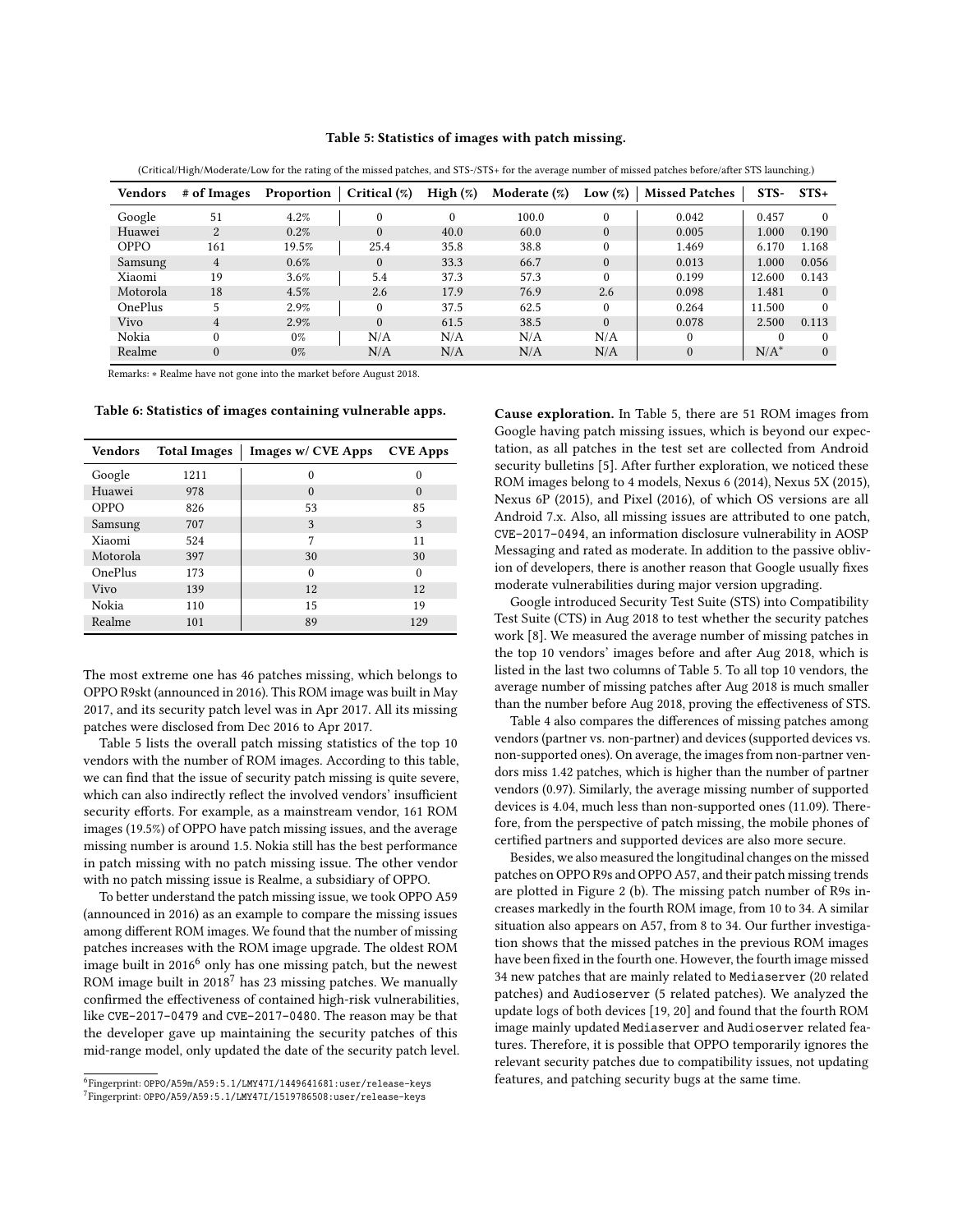Furthermore, in the chart, it can be seen that OPPO repaired the previously missed patches in the subsequent ROM images. But the difference between the two devices appears in the last two images. The missed number of A57 maintains at 5, while the number of R9s decreases to 1. The reason is that R9s was upgraded to Android 7.1.1 from 6.0.1, while A57 was not. Due to the upgrade of the OS version, the images of R9s were directly built on the new base Android OS without patching missing. What is more, the last missed patch of R9s only affected Pixel devices, not all Android devices. This longitudinal analysis also indicates that a vendor has different attitudes towards mobile phones' security at different price levels.

Assessment: The claims of vendor patching may not always be reliable, even for some mainstream vendors, such as OPPO. 6.1% ROM images from 50 vendors have security patch missing issues. The possible reason is that vendors do not have sufficient testing time or cannot bear the maintenance costs.

## Q3. How many pre-installed apps containing unfixed vulnerabilities (CVEs)?

Overall result. There are 462 (7.4%) ROM images from 71 (46.4%) vendors containing the unfixed app CVEs. Table 6 lists the statistics of images containing unfixed vulnerable pre-installed apps by vendors. In this table, Google, Huawei, and OnePlus have the best performance with no ROM images containing unfixed vulnerabilities. On the other hand, Realme and OPPO are the only two vendors with more than 50 ROM images containing unfixed vulnerabilities. Especially, Realme has the most (89) vulnerable ROM images, and on average, each ROM image has more than one unfixed vulnerable pre-installed app. The reason is that Realme and OPPO have a unique, vulnerable pre-installed app, named Dropbox-ChmodService, appearing in all ROM images containing unfixed vulnerabilities of these two vendors.

Case studies. Vulnerable apps with unfixed vulnerabilities bring severe security threats. Considering the newness and popularity of the device, we took Nokia 6.2 as an example, its firmware<sup>8</sup> pre-installed two apps with known vulnerabilities: (1) com. google.android.tag (ver. 1.1) (CVE-2019-9295, disclosed on Aug 21, 2019) and (2) com.qualcomm.qti.callenhancement (ver. 9) (CVE-2019-15473, disclosed on Nov 14, 2019). Specifically, CVE-2019-9295 is a vulnerability related to the NFC function, leading to local privilege escalation. CVE-2019-15473 is a vulnerability caused by an exported service (i.e., CallEnhancementService). As com.google.android.tag is a Google official pre-installed app integrated into the AOSP source code, and com.qualcomm.qti.callenhancement is an essential service pre-installed app provided by Qualcomm. It means that some vendors do not pay enough attention to security checking when pre-loading suppliers' apps, which may be due to excessive trust in the security of these well-known suppliers.

Scope of influence. Due to commercial cooperation and app supplier reasons, phones are usually pre-loaded many apps. On the other hand, a pre-installed app can be loaded by dozens of vendors. Therefore, one vulnerable pre-installed apps may affect dozens of

vendors. Considering the limitations of the vulnerability reporter's device, the actual scope of influence of such vulnerabilities may be more than the disclosed scope.

According to the app's scope of influence, we showed seven typical apps in Table 7. We can find that the CVE information disclosed publicly is just the tip of the iceberg. Apart from the official vulnerable pre-installed app com.google.android.tag, every vulnerable pre-installed app is associated with undisclosed vendors. The two pre-installed apps associated with the most number (15) of undisclosed vendors is com.qualcomm.qti.callenhancement (ver. 9) and com.qualcomm.qti.callenhancement (ver. 8.1.0). Since they are provided by Qualcomm, the major chip supplier for Android devices, all devices equipped with Qualcomm chips will be affected. This situation also applies to com.mediatek.factorymode (ver. 1.0) with 10 undisclosed vendors, a pre-installed app related to MediaTek, another major chip supplier for Android devices. The vulnerable pre-installed app com.dropboxchmod (ver. 1.0), related to the vendor customized basic service in OPPO and Realme devices, is associated with the most (328) ROM images. Therefore, the vulnerable apps from basic infrastructure services and hardware suppliers will affect various devices.

In addition, we noticed that 5 vulnerable pre-installed apps (i.e., com.dropboxchmod (ver. 1.0, disclosed in 2018), com.qualcomm.qti- .callenhancement (ver. 9, disclosed in 2019), com.log.logservice (ver. 1.0, disclosed in 2019), com.qualcomm.qti.callenhancement (ver. 8.1.0, disclosed in 2019), and com.mediatek.factorymode (ver. 1.0, disclosed in 2019) – appeared in the ROM images built in 2020, which means those ROM images still load the vulnerable pre-installed apps at least one year after the vulnerabilities were disclosed. All these apps are related to the basic system services, and three of them are provided by chip suppliers.

Assessment: Apps with unfixed CVEs appear in almost half of vendors' ROM images, even some famous vendors, like OPPO and Samsung. The most extreme vendor is Realme, the average number of unfixed vulnerabilities in each ROM image is more than 1. A vulnerable pre-installed app can affect hundreds of ROM images from dozens of vendors. The affected vendors may be excessive trust in the code security of well-known suppliers.

## Q4. Whether the "non-vulnerable" pre-installed apps are secure?

Overall result. 3595 (57.4%) ROM images from all 153 vendors contain potentially vulnerable pre-installed apps. Table 8 lists the average number of potential security risks in each ROM image by vendors. We can find that Realme has the most potential security risks in each ROM image, and Huawei has the least number. There may be two main reasons for this situation. One is that Realme has the most average number (485) of pre-installed apps in each ROM image. The more the base, the more the potentially vulnerable quantity. The other reason is the third-party pre-installed apps. We found that 83.67% of potentially vulnerable pre-installed apps in Realme come from third-party suppliers, which is also the highest proportion among the top 10 vendors.

It is worth noting that there are 117 potentially vulnerable apps in Google's ROM images on average. As ROM images of all other

<sup>8</sup> Fingerprint: Nokia/Starlord\_00WW/SLD\_sprout:9/PKQ1.190118.001/ 00WW\_1\_160:user/release-keys, built in January 2020.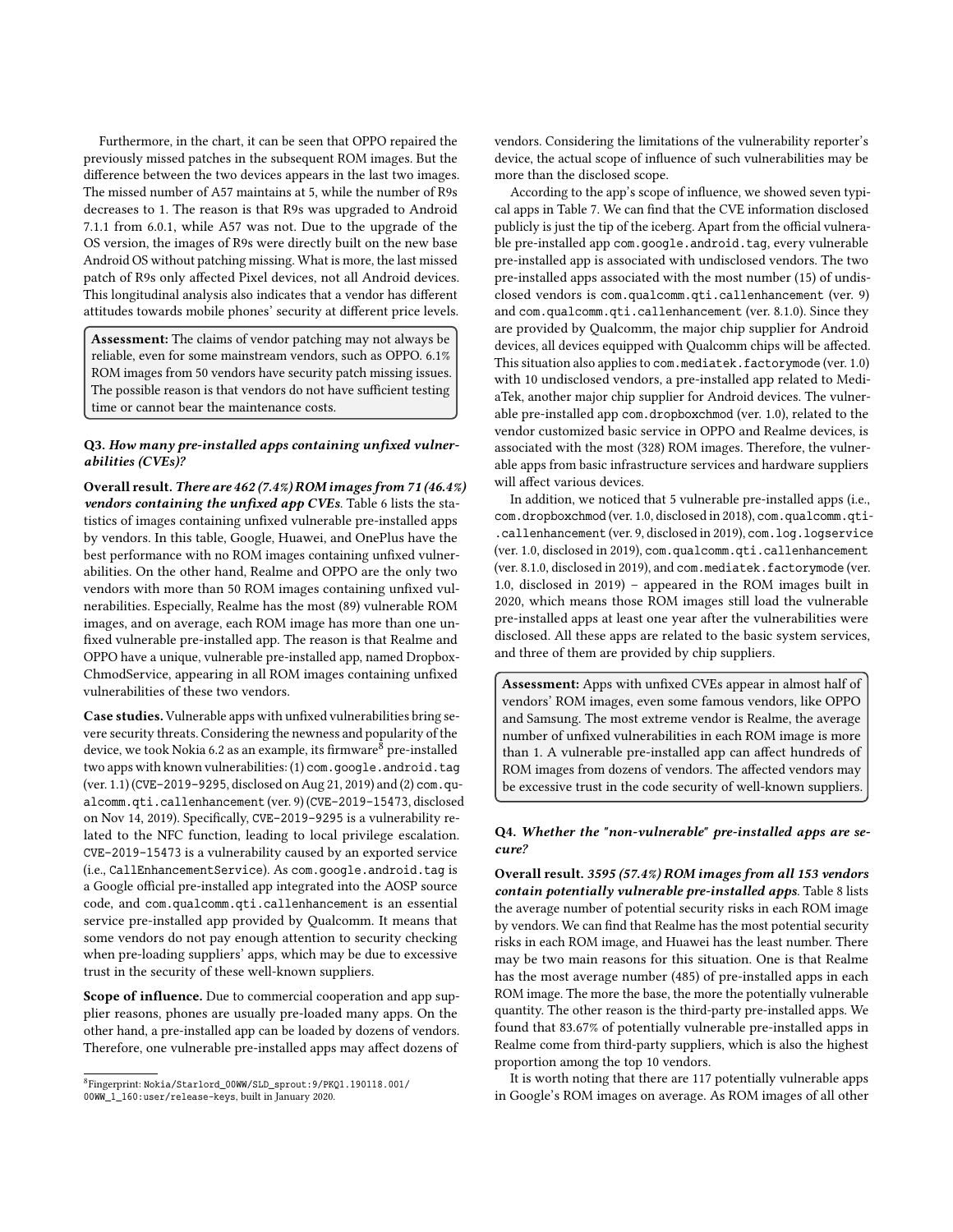#### Table 7: Scope of influence of vulnerable pre-installed apps.

| Package Name                     | <b>App Version</b> | Affected ROMs CVEs |   |                | DAVs UAVs | <b>ROM Versions</b> | <b>Build Time</b> |
|----------------------------------|--------------------|--------------------|---|----------------|-----------|---------------------|-------------------|
| com.google.android.tag           | 1.1                | 840                |   | $N/A^*$        | 60        | $4.0.4 - 9.0$       | 201203 - 202009   |
| com.dropboxchmod                 | 1.0                | 328                |   |                |           | $4.4.4 - 10.0$      | 201601 - 202011   |
| com.qualcomm.qti.callenhancement | 9                  | 251                | 4 |                | 15        | $9.0 - 10.0$        | 201804 - 202010   |
| com.log.logservice               | 1.0                | 108                |   |                |           | $7.1.1 - 10.0$      | 201712 - 202005   |
| com.qualcomm.qti.callenhancement | 8.1.0              | 90                 |   |                | 15        | $8.1.0 - 10.0$      | 201804 - 202002   |
| com.oppo.engineermode            | V1.01              | 76                 |   |                |           | $6.0 - 8.1.0$       | 201611 - 201904   |
| com.mediatek.factorymode         | 1.0                | 16                 | 6 | $\overline{4}$ | 9         | $7.0 - 9.1$         | 201803 - 202007   |

(DAVs stand for disclosed affected vendors, and UAVs stand for undisclosed affected vendors.)

Remarks: ∗ The vulnerability disclosure information does not mention affected vendors.

Table 8: Detection results of potentially vulnerable preinstalled apps. (F1-F5 are defined in Subsection 3.4.)

| Vendor         | F1  | F2       | F3 | F4  | F5 | Crypto | Total |
|----------------|-----|----------|----|-----|----|--------|-------|
| Google         | 34  | $\theta$ | 15 | 35  | 13 | 19     | 116   |
| Huawei         | 26  | $\theta$ | 7  | 27  | 16 | 5      | 81    |
| OPPO           | 68  | 1        | 13 | 81  | 47 | 23     | 233   |
| Samsung        | 31  | $\theta$ | 20 | 27  | 23 | 17     | 118   |
| Xiaomi         | 104 | $\Omega$ | 66 | 118 | 62 | 58     | 408   |
| Motorola       | 95  | $\Omega$ | 53 | 103 | 46 | 42     | 339   |
| <b>OnePlus</b> | 93  | $\Omega$ | 49 | 120 | 50 | 39     | 351   |
| Vivo           | 64  | $\Omega$ | 28 | 60  | 37 | 24     | 213   |
| Nokia          | 69  | $\Omega$ | 46 | 90  | 37 | 28     | 270   |
| Realme         | 130 | $\Omega$ | 83 | 128 | 94 | 70     | 505   |

vendors are customized based on AOSP, the potentially vulnerable apps in AOSP will also be pre-loaded in these ROM images. If one of the results in practical security issues, it will have a large scope of influence, like the app Tag (CVE-2019-9295).

Moreover, we analyzed the sources (the original developers) of the potentially vulnerable pre-installed apps based on their signature information. Most of these apps come from the phone vendors occupying 71.5% (87,825/122,770), and 19,330 (15.7%) potentially vulnerable pre-installed apps coming from third-party developers.

In addition, we did the exploitability verification on these potentially vulnerable pre-installed apps. First, we confirmed which devices contain potentially vulnerable pre-installed apps in our own devices. Then, we used the vulnerability scanning tool based on drozer [40] to detect the target APP to discover the exploitable vulnerabilities. For the exploitable vulnerabilities, we constructed and ran the corresponding PoCs so that we could provide evidence of exploitable vulnerabilities to vendors. Finally, we confirmed and submitted 307 exploitable vulnerabilities based on our own devices. 38 pre-installed app vulnerabilities from 15 vendors have been confirmed with 32 CVE/CNVD numbers.

#### Case studies. Here we give some interesting cases.

#### Case 1. The security risks of "ancient times" are still alive.

The app com.autonavi.manu.widget (ver. 2.4), signed by AutoNavi Software Co., set the debuggable value as true. This app is integrated into the ROM image $^9$ . The attackers can exploit the

exposed debuggable functionality to access the app data and even execute arbitrary code. There are two possible reasons: (1) the developers forgot to check the debuggable value, (2) the supplier provided the test version of the app by accident.

#### Case 2. Crypto misuses bring practical data leakage risks.

The app com.samsung.android.smartcallprovider (ver. 10.0.24) signed by Samsung, used a hard-coded stringas the key for the deployed AES encryption. Since AES is a symmetric encryption algorithm, the attacker can utilize this key to decrypt the ciphertext, making the encryption operations meaningless. The developers may not have enough knowledge to invoke cryptographic APIs correctly [37]. Also, the manufacturer neglected to check on the hard-coded key existing in the pre-installed apps.

#### Case 3. Exported components result in user privacy leakage.

The app com. vivo.weather.provider (ver. 6.0.2.2) is a weather app developed by Vivo. It has an exported content provider, com. vivo.weather.provider.WeatherProvider. The attacker can steal the victim's privacy from the content URIs through the exported component without permission, such as the victim's accurate location information (pinpointing the street) $10$ , the cities visited in recent  $100 \text{ days}^{11}$ , and inferring the victim's trajectory informa- $\frac{12}{2}$ . Based on our database, this vulnerability exists in all 24 versions of this app (ver. 1.0 to 6.0.2.2), which affects 109 ROM images of Vivo (OS ver. 4.4.2 to 11), build time from Jun 2016 to Sep 2020. This vulnerability has been confirmed by Vivo and assigned a CVE number, CVE-2021-26279.

#### Case 4. Different vendors have different reactions.

The Google app com.android.providers.settings(ver. 10) has a vulnerability that allows an attacker to steal the victim's privacy through a no-permission third-party app. We have reported this vulnerability to nine related vendors, of which four vendors confirmed it, four vendors ignored it, and one vendor (Google) still reviews it for nearly three months. In the confirmed vendors, one vendor (Huawei) identified this vulnerbility as high-risk, two vendors (OPPO, Vivo) identified this vulnerability as medium-risk, and one vendor (Lenovo) identified it as low-risk. Finally, two vendors assigned CVE numbers to this vulnerability, CVE-2021-22486 (Huawei) and CVE-2021-26281 (Vivo). In the ignored vendors, three

<sup>9</sup> Fingerprint: OnePlus/OnePlus5T/OnePlus5T:9/PKQ1.180716.001

<sup>/2002171214:</sup>user/release-keys of OnePlus, built on Feb 17, 2020.

 $\overline{^{10}$ Through content://com.vivo.weather.provider/localweather.

<sup>11</sup>Through content://com.vivo.weather.provider/usualcity.

<sup>12</sup>Through content://com.vivo.weather.provider/alert.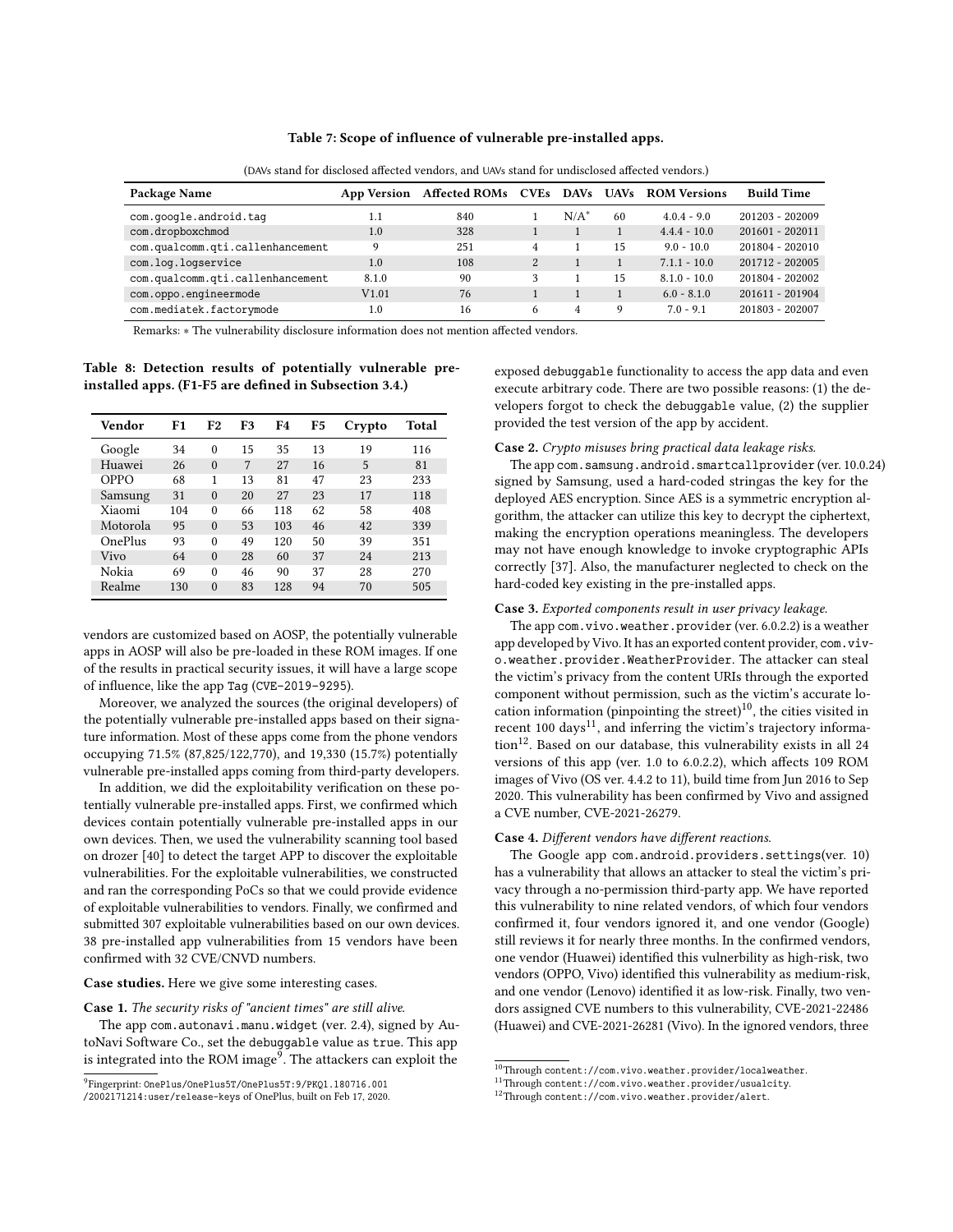vendors (Samsung, ZTE, Oneplus) reasoned that the app was a preinstalled app of Google, and one vendor (Xiaomi) reasoned that the leaked information was insensitive. These differences are mainly due to the different customized development of the Android system by various vendors and various vendors' different vulnerability review standards.

Assessment: All vendors have potential security risks in the pre-installed apps in their ROM images. It may lead to multiple kinds of vulnerabilities. The vendors need to do a comprehensive app security test before their devices are released to markets, especially for their customized apps and third-party apps.

# 5 THREAT TO VALIDITY

Here we discuss several threats to the effectiveness of this work.

CVE data. Since CVE reports were submitted without standard formats, some of them may lack important information. For example, if the CVE reports do not provide the vulnerable apps' affected versions, we cannot match the corresponding pre-installed apps. This issue may be solved by collecting more vulnerability data from broader sources, like research papers, technical reports, and blogs.

Packed App. As APP Analyzer is built on static analysis tools, it cannot analyze packed apps well. Nevertheless, we found that only 0.23% (1,020/443,475) of the pre-installed apps are packed, which has minimal impact on our measurement results.

## 6 RELATED WORK

In this section, we review the related work on the security analysis of Android firmware. Most of the previous research focused on a particular aspect of firmware, and few works tried to launched comprehensive large-scale security measurements.

The closest works are the studies of Zheng et al. [60] and Gamba et al. [41]. Zheng et al. [60] designed and implemented DroidRay to evaluate the security of Android firmware images on both the app level and system level, and 250 firmware images were covered. However, their analysis concentrated on pre-installed malware, and the vulnerabilities they analyzed are too old to exploit in the current scenario. Gamba et al. [41] carried out a large-scale study on the ecosystem of pre-installed Android apps and the potential impact on consumers. This study covers several aspects of preinstalled apps, like the stakeholders involved in the supply chain, personally identifiable information leakage, potentially harmful behaviors. However, their analysis target only concentrated on the malicious pre-installed apps and the related privacy operations, without the firmware level security analysis that includes systemlevel and pre-installed app level. Compared with the above work, this paper presents a comprehensive security measurement on the Android firmware ecosystem, giving a panoramic view and the causes behind the security threats, not just the particular aspects. Meanwhile, we used a more extensive and diverse firmware dataset for analysis.

During the firmware customization process, new security hazards may be introduced. For example, Zhou et al. [61] studied the security risks introduced by the driver customization, especially

the downgrade of the Linux protection level of a customized devicerelated file. Aafer et al. [27] detected the security configuration changes introduced by Android customization, such as permission mismatch and duplicate components declaration. On other aspects of vendor customization, Tian et al. [54] and Aafer et al. [26] focused on the security of AT commands and hanging attribute references, respectively. Possemato et al. [51] studied the Android OEM compliance and security posture during the customization process.

The issue of capability leakage in firmware is also noticed by security researchers. As an early study, Grace et al. [43] designed a tool named Woodpecker to uncover the permission leaks in Android firmware. Nevertheless, their experiment scale was small, and only eight images were analyzed. Wu et al. [57] studied the provenance, permission usage, and vulnerability distribution of pre-installed apps. Similarly, Cam et al. [32] proposed a system, uitXROM, to detect sensitive data leakage in Android firmware by analyzing relationships of pre-installed apps. More recently, Elsabagh et al. [38] presented FirmScope, an automated analysis system to uncover different types of vulnerabilities in pre-installed apps, and over two thousand firmware images were evaluated.

Besides, to the aspect of security patches, Zhang et al. [59] investigated the Android kernel patch ecosystem, revealing the relationship among different parties as well as the bottleneck in patch propagation. The study of Farhang et al. [39] also measured the patch latency from Qualcomm and Linux repositories to AOSP.

# 7 CONCLUSION

To obtain a panoramic view and deep understandings of the Android firmware ecosystem security, this work presents large-scale security measurements based on a record firmware dataset of 6,261 ROM images from 153 vendors. For achieving such measurements, we designed and implemented an automated analysis framework named ANDSCANNER, containing the Crawler, ROM Parser, Patch Analyzer, and App Analyze modules. As demonstrated in this work, all the users know about their devices' security can be just the tip of the iceberg. Many new findings and the reasons behind them are discovered through our measurements.

#### ACKNOWLEDGEMENTS

We thank anonymous reviewers for their insightful comments. This work was partially supported by Joint Funds of the National Natural Science Foundation of China (Grant No. U1836113), National Natural Science Foundation of China (Grant No. 62002203, 92064008, and 61902148), Shandong Provincial Natural Science Foundation (Grant No. ZR2020MF055, ZR2021LZH007, ZR2020LZH002, and ZR2020QF045), and Beijing Nova Program of Science and Technology (Grant No. Z191100001119131).

## **REFERENCES**

- [1] accessed: 2021-09-03. Android Compatibility Program. https://source.android.c om/compatibility/overview.
- [2] accessed: 2021-09-03. Android Dumps. https://dumps.tadiphone.dev/dumps.
- accessed: 2021-09-03. Android Enterprise Security White Paper. https://static.g oogleusercontent.com/media/www.android.com/zh-us//static/2016/pdfs/enter prise/Android\_Enterprise\_Security\_White\_Paper\_2019.pdf.
- accessed: 2021-09-03. Android Open Source Project. https://source.android.com/. [5] accessed: 2021-09-03. Android Security Bulletins. https://source.android.google.
- cn/security/bulletin?hl=en.
- [6] accessed: 2021-09-03. brotli. https://github.com/google/brotli.